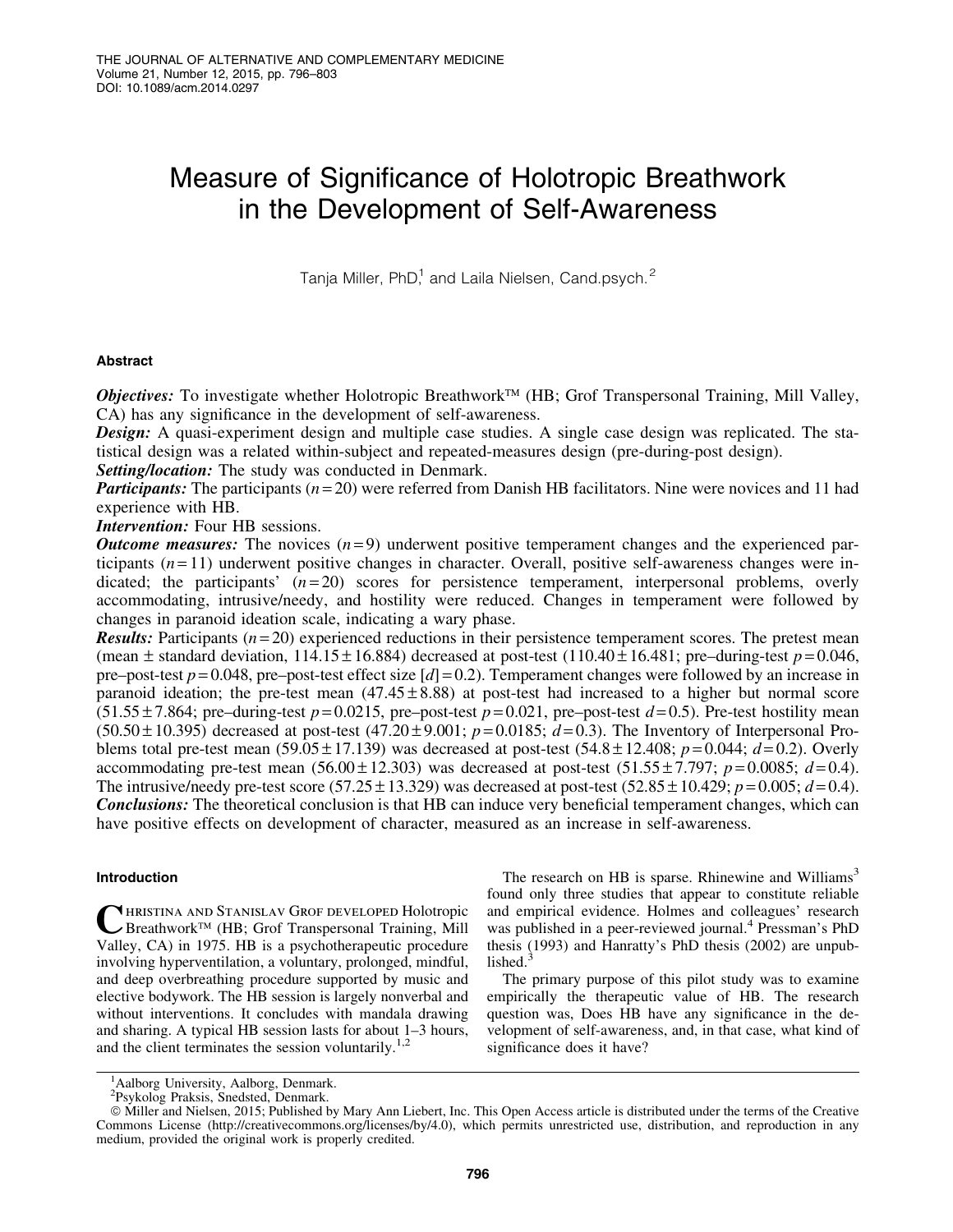#### Materials and Methods

# Ethical approval

The Regional Committee on Health Research Ethics for Northern Jutland, Videnskabsetiske Komite for Region Nordjylland, concluded that the project was a questionnaire and interview study rather than an interventional study and was not part of a study of biological material. Therefore, notifying the Committee on Health Research Ethics was not required. The Danish Data Protection Agency (Datatilsynet) approved the project on October 5, 2009 (reference no. 2009-41-3807). The participants gave informed consent.

#### **Participants**

All participants were referred by HB facilitators, who offered free HB sessions for this study. The facilitators advertised the research project on their website homepages, and potential participants registered their interest in the project via these homepages. Twenty participants participated (All-HB). Exclusion criteria were previous HB sessions with the researcher or contraindications for HB as specified by the HB facilitators: glaucoma, retinal detachment, osteoporosis, cardiovascular disease (including heart attacks, angina, and high blood pressure), aneurysm, communicable or infectious diseases, seizure disorders, strong medication, severe mental illness, recent significant surgery or injuries, and pregnancy.<sup>1</sup>

Participants included 11 women and 9 men. Nine participants were novices (no HB experience; 0-HB group). Eleven participants had previously undergone 1–40 HB sessions, for a mean of 6.5 sessions (Exp-HB group). The participants' ages ranged from 25 to 56 years (mean age, 44.25 years). The participants' educational background was as follows: Twenty-five percent had attended vocational training or high school, 5% had undergone a short period of higher education  $\approx$  3 years), 40% had 3–4 years of education, and 30% had more than 4 years of education (e.g., a Master's or PhD degree). Seven participants dropped out: Two did not complete the questionnaires on time, and five withdrew because of illness and logistic problems.

#### Study design

A quasi-experiment design was chosen because random assignment of participants was not possible in this field study. To make the analytical conclusions more powerful,<sup>5</sup> the chosen method was a multiple-case study in which a single-case design was replicated. The statistical design<sup>6</sup> was a related withinsubject and repeated-measures design (pre-during-post design). Eighteen persons subsequently participated in a semistructured interview.

#### Intervention

The participants  $(n=20)$  engaged in four HB sessions, which took place during two weekend workshops separated by a 12-week interval. They underwent two HB sessions at each weekend workshop.

#### Measures

The Temperament and Character Inventory (TCI-R), validated by Cloninger, was used to find indications of significant movement in self-awareness. Implicit in Cloninger's works are measurements of self-awareness levels regarding subjectsubject relations, subject-object relations, and object-object relations. TCI-R measures four types of temperaments (novelty seeking, harm avoidance, reward dependence, and persistence) and three character scales (self-directedness, cooperativeness, and self-transcendence). According to Cloninger, it is most advantageous to have average temperament scores because they are often connected to an organized character. Temperament refers to the emotional response we have automatically. High character scores indicate high self-awareness, maturity, and a well-regulated personality, which is also connected to wellbeing.<sup>7</sup> The Danish TCI-R version and raw score were used.\*,8

Several sources were used to raise the construct validity. To discover possible changes in the subject-object relation and identify the participants' interpersonal problems, the validated Inventory of Interpersonal Problems (IIP) was applied. The following scales describe these interpersonal difficulties: domineering/controlling, vindictive/self-centered, cold/distant, socially inhibited, nonassertive, overly accommodating, selfsacrificing, and intrusive/needy. The IIP total T score in general indicates levels of interpersonal mental distress.<sup>9</sup>

To identify changes in the object-object relation, the validated Symptom Checklist (SCL-90-R) was applied, measuring the extent of symptoms. SCL-90-R has the following scales: somatization, obsessive-compulsive, interpersonal sensitivity, depression, anxiety, hostility, phobic anxiety, paranoid ideation, and psychoticism. The Global Severity Index measures the overall psychological distress. The Positive Symptom Distress Index measures the intensity of symptoms and a Positive Symptom Total score and records the number of self-reported symptoms.<sup>10</sup>

To follow the continuously nonlinear unfolding of the self-awareness phenomenon, repeated measures were used. The TCI-R, IIP, and SCL-90-R questionnaires were completed 3 weeks before the first two HB sessions (pre-test), 3 weeks after these first two HB sessions (during-test), and 15 weeks after the fourth HB session (post-test) (Fig. 1).

#### Statistical analysis

Analyses were performed using SPSS versions 20 and 22. The repeated measure data from the TCI-R, IIP, SCL-90-R questionnaires were statistically analyzed using the nonparametric Wilcoxon *T* test for related samples. The test is a distribution-free test $<sup>6</sup>$  used at an ordinal level.</sup>

The effect size was measured using Cohen  $d<sub>i</sub>$ <sup>11</sup> in which SD is calculated as a pooled variance estimate. Descriptive statistics were provided for age, education, and experience with HB. Results were provided for the All-HB group  $(n=20)$ , the 0-HB group  $(n=9)$ , and the Exp-HB group  $(n=11)$  (Fig. 2).

#### Results

For the All-HB group  $(n=20)$ , positive changes in mean prepost were found on 24 of 28 scales. Four scales moved within the average score range in a less favorable direction (Table 1).

#### TCI-R: significant changes for the All-HB group ( $n = 20$ )

The mean persistence temperament for the All-HB group at pre-test was close to the high score (mean  $\pm$  standard deviation,  $114.15 \pm 16.884$ ), and it changed at post-test toward a more beneficial score  $(110.40 \pm 16.481)$ . There were significant temperament changes at pre–during-test  $(p=0.046)$  and

<sup>\*</sup>Kristensen AS and Mors O. TCI-R, Center for Psykiatrisk Grundforskning, Aarhus Universitetshospital. September 2004.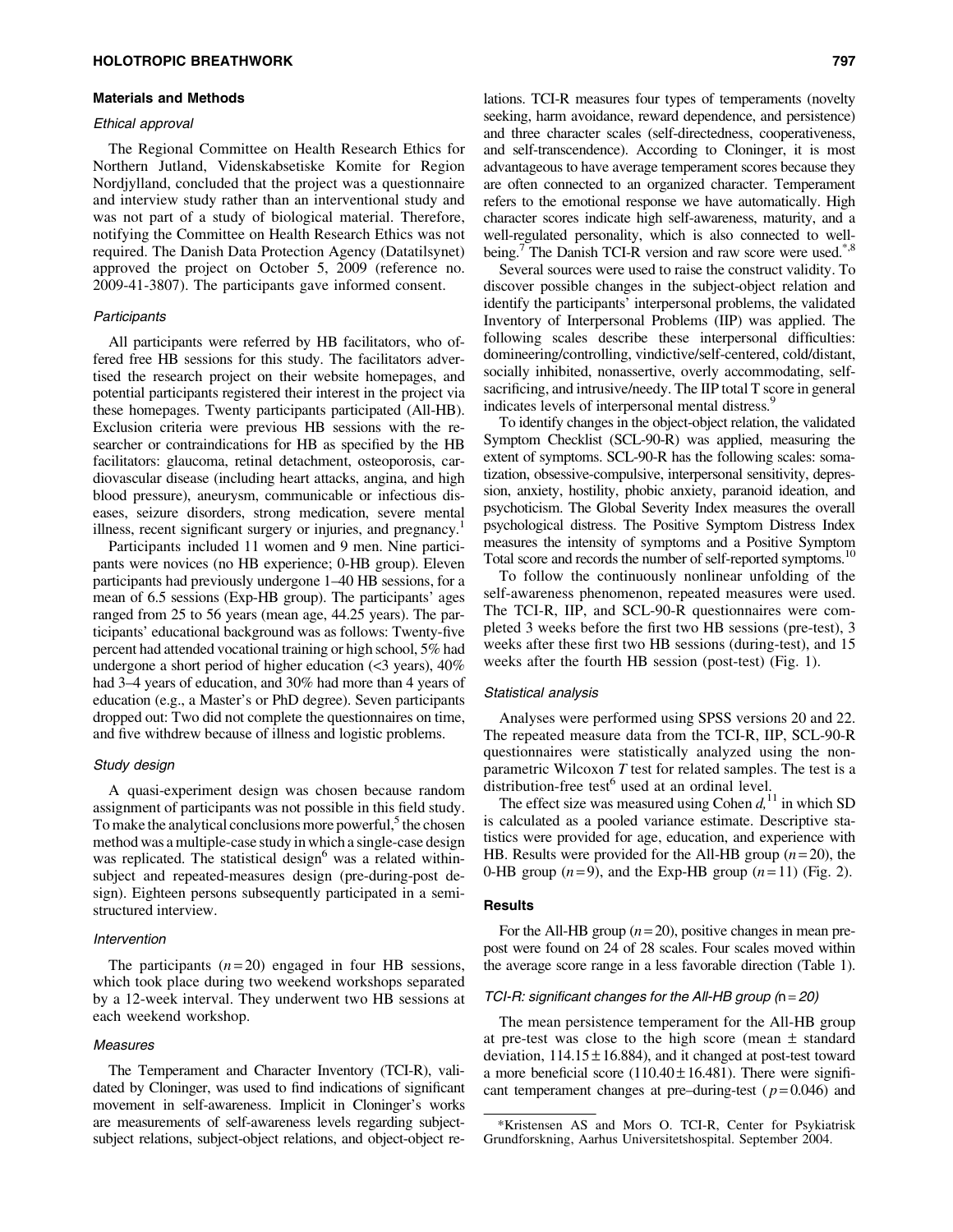

FIG. 1. Time flow of the completion of the questionnaires, the Holotropic Breathwork (HB) sessions at weekend workshops, and the semi-structured interview. Questionnaires were the Temperament and Character Inventory R (TCI-R), Symptom Checklist-90-R (SCL-90-R), and Inventory of Interpersonal Problems (IIP).

significant changes at pre–post-test ( $p=0.048$ ), where the effect size was small  $(d=0.2)$ . Cooperativeness decreased from pre-test  $(143.40 \pm 13.690)$  to during-test  $(141.05 \pm 13.960)$ , a significant difference ( $p = 0.036$ ). At pre–during-test, but not pre–post-test, the mean returned to baseline  $(143.30 \pm 12.511)$ . Cooperativeness pre-during effect size was  $(d=0.17)$ .

# SCL-90-R: significant changes for the all-HB group  $(n = 20)$

For the All-HB group, the temperament changes were followed by an increase in paranoid ideation. The pre-test mean was below a T score of 50 (47.45  $\pm$  8.882), but at posttest it had increased to a higher yet still normal score  $(51.55 \pm 7.864)$ . The change was significant at both pre– during-test ( $p=0.0215$ ) and pre–post-test ( $p=0.021$ ), and the effect size at pre-post was medium  $(d=0.5)$ .

For the All-HB group, hostility was average at baseline but decreased further. Mean pre-test hostility  $(50.50 \pm 10.395)$ was decreased at post-test  $(47.20 \pm 9.001)$ . This reduction was significant ( $p=0.0185$ ), and the effect size was small  $(d=0.3)$ .

# IIP: significant changes for the All-HB group  $(n = 20)$

The total IIP pre-test mean for the All-HB group was close to the high score  $(59.05 \pm 17.139)$  and at post-test had become more favorable  $(54.8 \pm 12.408)$ . Interpersonal

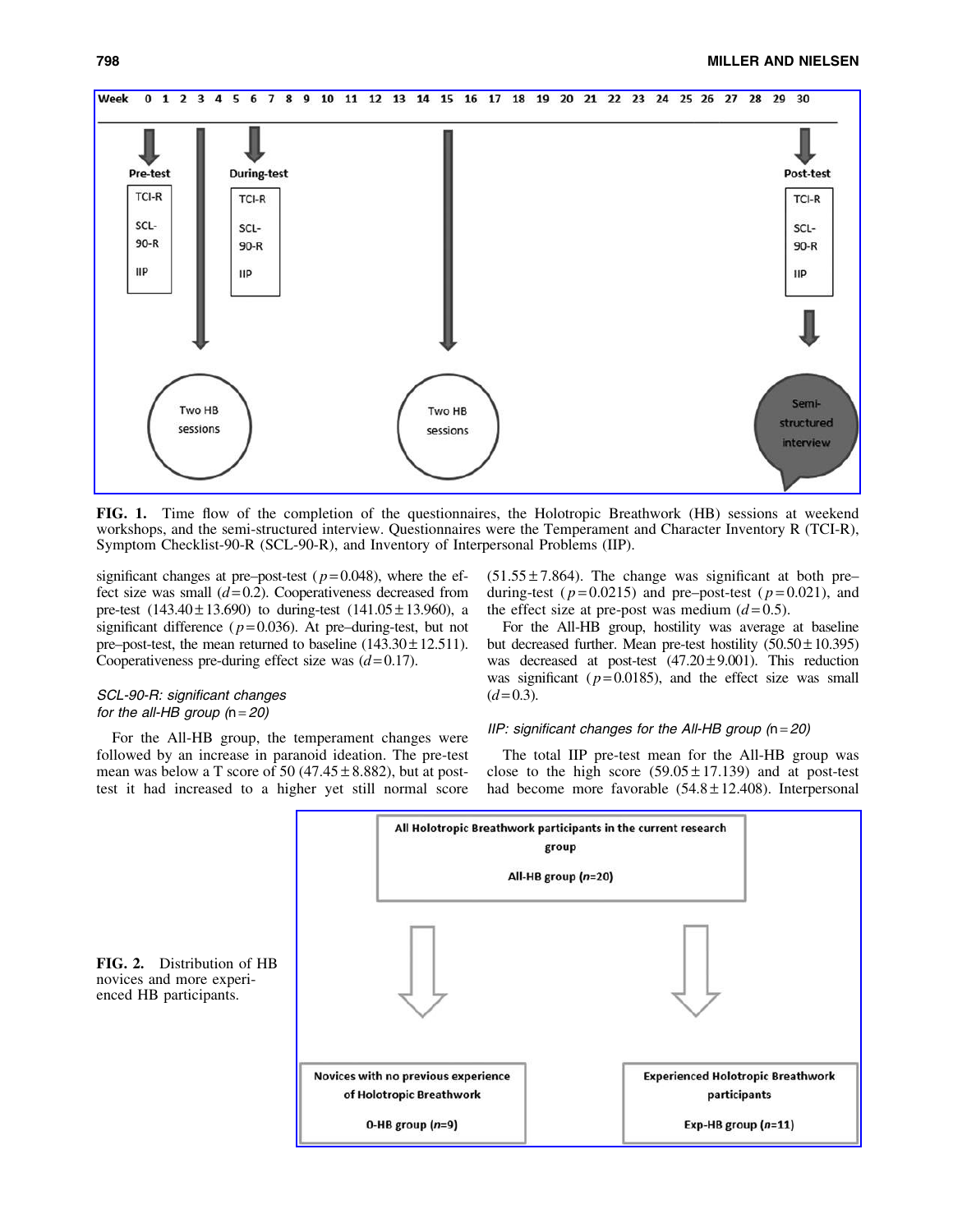## HOLOTROPIC BREATHWORK 799

| p-Value |                                            | Effect                                                                                                                                                       |                     |                     | Post-test                         |
|---------|--------------------------------------------|--------------------------------------------------------------------------------------------------------------------------------------------------------------|---------------------|---------------------|-----------------------------------|
|         |                                            | pre-post                                                                                                                                                     | $mean \pm SD$       | $mean \pm SD$       | $mean \pm SD$                     |
| 0.1685  | 0.2855                                     |                                                                                                                                                              | $112.5 \pm 10.797$  |                     | $111.65 \pm 7.896$                |
| 0.4045  | 0.199                                      |                                                                                                                                                              | $97.00 \pm 16.556$  | $97.05 \pm 16.12$   | $95.20 \pm 17.57$                 |
| 0.307   | 0.3435                                     |                                                                                                                                                              | $106.00 \pm 11.475$ | $106.75 \pm 11.648$ | $105.00 \pm 9.032$                |
|         |                                            | $0.2 \text{ small}$                                                                                                                                          | $114.15 \pm 16.884$ | $111.05 \pm 18.497$ | $110.40 \pm 16.481$               |
| 0.389   | 0.3145                                     |                                                                                                                                                              | $139.35 \pm 22.210$ | $139.65 \pm 21.772$ | $139.60 \pm 19.011$               |
|         | 0.5                                        |                                                                                                                                                              | $143.40 \pm 13.690$ | $141.05 \pm 13.96$  | $143.30 \pm 12.511$               |
| 0.1875  | 0.07                                       |                                                                                                                                                              | $84.15 \pm 14.922$  | $82.15 \pm 16.246$  | $86.55 \pm 15.919$                |
| 0.1905  |                                            | $0.2 \text{ small}$                                                                                                                                          | $59.05 \pm 17.139$  | $57.65 \pm 15.332$  | $54.80 \pm 12.408$                |
| 0.4875  | 0.086                                      |                                                                                                                                                              | $55.15 \pm 16.872$  | $55.60 \pm 14.292$  | $51.40 \pm 12.258$                |
| 0.2365  | 0.074                                      |                                                                                                                                                              | $55.40 \pm 13.751$  | $54.35 \pm 12.596$  | $51.50 \pm 9.157$                 |
| 0.412   | 0.0845                                     |                                                                                                                                                              | $60.55 \pm 17.911$  | $59.80 \pm 16.52$   | $56.50 \pm 14.036$                |
| 0.071   | 0.3865                                     |                                                                                                                                                              | $56.20 \pm 12.099$  | $54.65 \pm 12.704$  | $55.65 \pm 11.245$                |
| 0.285   | 0.2455                                     |                                                                                                                                                              | $57.50 \pm 13.539$  | $56.65 \pm 11.618$  | $55.95 \pm 9.622$                 |
| 0.216   |                                            | $0.4 \text{ small}$                                                                                                                                          | $56.00 \pm 12.303$  | $54.90 \pm 12.540$  | $51.55 \pm 7.797$                 |
| 0.1725  | 0.229                                      |                                                                                                                                                              | $52.50 \pm 12.718$  | $51.55 \pm 10.195$  | $50.50 \pm 11.255$                |
| 0.1475  |                                            | 0.4 small                                                                                                                                                    | $57.25 \pm 13.329$  | $55.25 \pm 13.094$  | $52.85 \pm 10.429$                |
| 0.4925  | 0.336                                      |                                                                                                                                                              | $55.75 \pm 8.422$   | $55.65 \pm 9.461$   | $55.05 \pm 8.432$                 |
| 0.1045  | 0.2165                                     |                                                                                                                                                              | $55.75 \pm 9.781$   | $53.50 \pm 9.902$   | $53.60 \pm 9.344$                 |
| 0.2915  | 0.4775                                     |                                                                                                                                                              | $55.85 \pm 8.248$   | $56.40 \pm 8.419$   | $55.70 \pm 7.881$                 |
| 0.3585  | 0.468                                      |                                                                                                                                                              | $53.40 \pm 11.381$  | $52.20 \pm 11.786$  | $53.50 \pm 8.495$                 |
| 0.343   | 0.1475                                     |                                                                                                                                                              | $54.75 \pm 8.397$   | $53.85 \pm 10.363$  | $52.85 \pm 10.806$                |
| 0.3215  | 0.099                                      |                                                                                                                                                              | 55.90±9.130         | $56.55 \pm 9.133$   | $54.25 \pm 9.066$                 |
| 0.279   | 0.2995                                     |                                                                                                                                                              | $57.05 \pm 8.407$   | $55.55 \pm 10.211$  | $55.85 \pm 9.241$                 |
| 0.4475  | 0.4795                                     |                                                                                                                                                              | $55.05 \pm 8.876$   | $54.00 \pm 9.386$   | $54.85 \pm 8.054$                 |
| 0.3245  |                                            | $0.3 \text{ small}$                                                                                                                                          | $50.50 \pm 10.395$  | $49.85 \pm 11.338$  | $47.20 \pm 9.001$                 |
| 0.2855  | 0.323                                      |                                                                                                                                                              | $54.55 \pm 11.114$  | $55.05 \pm 11.927$  | $53.80 \pm 11.228$                |
|         |                                            | $0.5$ medium                                                                                                                                                 | $47.45 \pm 8.882$   | $50.25 \pm 10.857$  | $51.55 \pm 7.864$                 |
| 0.35    | 0.211                                      |                                                                                                                                                              | $54.80 \pm 11.919$  | $55.85 \pm 11.568$  | $56.20 \pm 9.203$                 |
|         | $0.046^d$<br>$0.036^d$<br>$0.0215^{\circ}$ | Pre-during <sup>a</sup> Pre-post <sup>a</sup><br>$0.048^d$<br>$0.044$ <sup>d</sup><br>$0.0085^d$<br>0.005 <sup>d</sup><br>$0.0185^d$<br>$0.021$ <sup>d</sup> | size $(d)^b$        | Pre-test            | During-test<br>$112.95 \pm 8.793$ |

TABLE 1. RESULTS FOR ALL-HOLOTROPIC BREATHWORK GROUP  $(N=20)$ : Pre-During and Pre-Post Significance, Effect Size, Mean – Standard Deviation

<sup>a</sup>One-tailed.

One-tatied.<br>  ${}^{b}$ Effect size  $d = (M1 - M2)/SD$ . SD is calculated as a pooled variance estimate:  $SD = \sqrt{((n1 - 1) \times SD1^2 + (n2 - 1) \times SD2^2)/(n1 + n2)})}$ , where  $n1$  is pre-number,  $n2$  is post-number, *SD1* is SD pre, *SD2* is SD after)).

Temperament and Character Inventory. American psychometric and normative data were provided by Robert Cloninger, MD, Thomas R. Przybeck, PhD, Dragan M. Svrakic, MD, PhD, Richard D. Wetzel, PhD (1994). The TCI scale's Cronbach was moderately to highly reliable.<sup>12</sup> Danish TCI-R translation was provided by Ann Suhl Kristensen, PhD, and Ole Mors, PhD.<sup>\*,8</sup> Raw score was used because validity indicators were not yet available in Danish.

The difference was significant at  $\leq 5\%$ .

<sup>e</sup>Inventory of Interpersonal Problems (IIP) by Leonard M. Horowitz, PhD (2008). Danish edition was used, in which the IIP scale's Cronbach's  $\alpha$  was moderately to highly reliable.<sup>9</sup>

f Symptom Checklist-90-R (SCL-90-R) by Leonard R. Derogatis, PhD (2009). Danish edition was used, in which the SCL-90-R scale's Cronbach's  $\alpha$  was moderately to highly reliable.<sup>10</sup>

SD, standard deviation.

problems decreased significantly (total IIP, *p* = 0.044), with a small effect size  $(d=0.2)$ .

The process for the All-HB group showed that the pre-test mean for overly accommodating  $(56.00 \pm 12.303)$  was decreased at post-test  $(51.55 \pm 7.797)$ . This reduction was significant ( $p = 0.0085$ ), and the effect size was small ( $d = 0.4$ ).

The intrusive/needy score at pre-test was close to a high score  $(57.25 \pm 13.329)$  but was decreased at post-test close to average  $(52.85 \pm 10.429)$ . The reduction for the All-HB group was significant ( $p = 0.005$ ), with a small effect size ( $d = 0.4$ ).

# Investigation of significant changes for the 0-HB group  $(n = 9)$

When the scores for the 0-HB group were extracted, the self-awareness process for these novices developed in a different direction compared with that of the experienced HB group. The 0-HB group had high pre-test temperament scores for novelty seeking  $(118.78 \pm 8.497)$ , reward dependence  $(108.00 \pm 11.673)$ , and persistence  $(124.00 \pm 13.435)$ . At posttest, the temperament scores were average for novelty seeking  $(113.56 \pm 6.894)$  and persistence  $(115.11 \pm 10.055)$ . The reward dependence scores decreased toward the average but were still high  $(105.67 \pm 7.211)$ .

There were significant temperament changes at pre-post for novelty seeking  $(p=0.0245)$ , and the effect size was medium  $(d=0.7)$ . There was also a significant reduction in persistence ( $p = 0.0255$ ), with a large effect size ( $d = 0.8$ ).

Harm avoidance was average at pre-test  $(97.11 \pm 14.802)$ and was decreased at during-test  $(92.89 \pm 15.640)$ , a significant change (pre–during-test,  $p=0.022$ ), and the effect size was small  $(d=0.3)$ . At post-test, the mean was still within the average range and decreased even further  $(91.22 \pm 18.559)$ , but it was only close to significant (Fig. 3).

<sup>\*</sup>Kristensen AS and Mors O. TCI-R, Center for Psykiatrisk Grundforskning, Aarhus Universitetshospital. September 2004.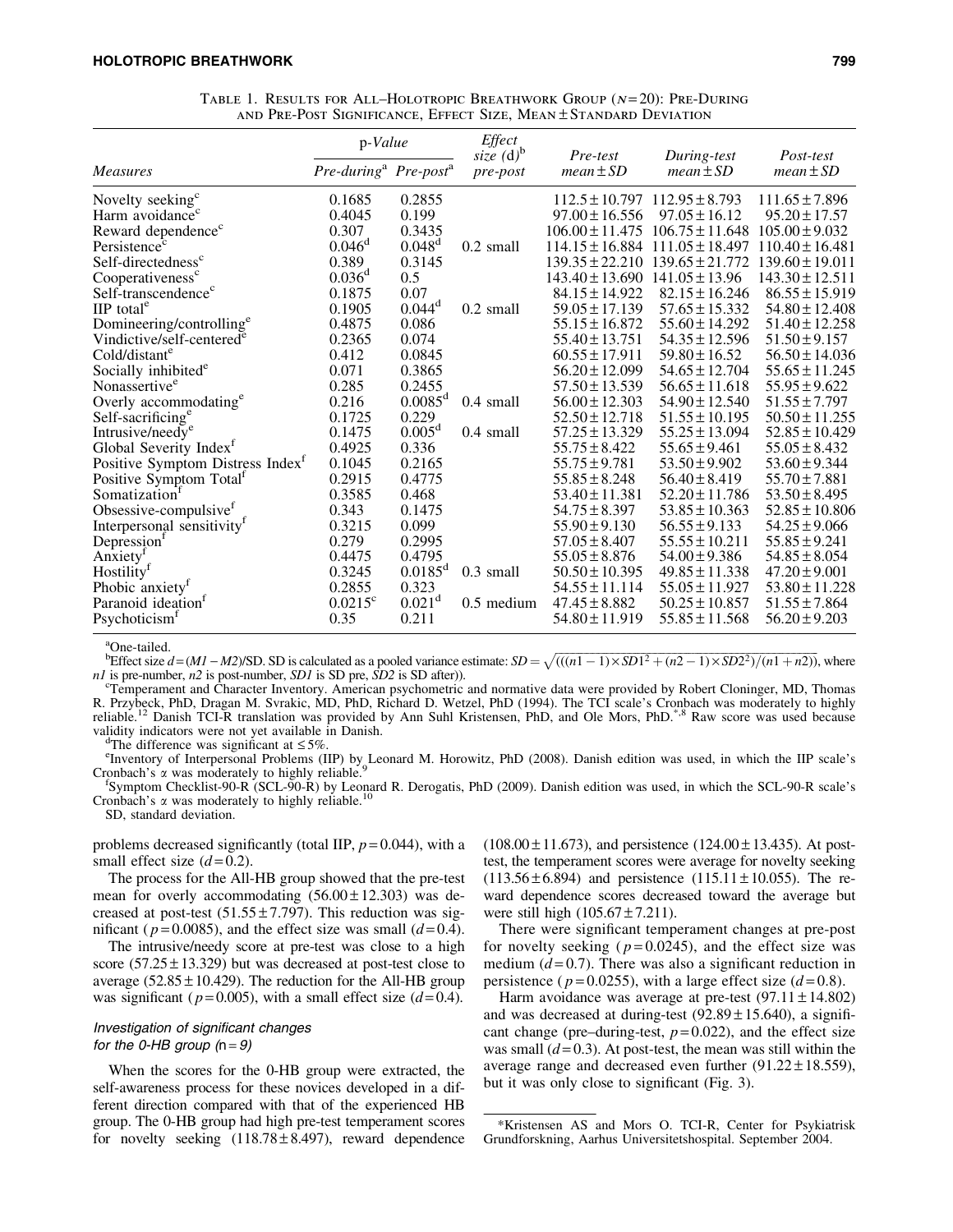

FIG. 3. A quote from a semi-structured interview with Karen, age 54 years, no HB experience.

In general, the results for the 0-HB group indicated a new temperament baseline, which could be a more advantageous prerequisite for organized character development. The temperament changes for the 0-HB group were followed by a reduction in socially inhibited problems, wherein the pretest T score  $(55.22 \pm 10.269)$  was reduced at during-test  $(52.22 \pm 12.397)$ . This change was significant (pre–duringtest  $p = 0.0455$ , and the effect size was small  $(d=0.3)$ . The pre–post-test difference was not significant, although the problems were reduced at post-test  $(53.67 \pm 9.513)$ .

The temperament change for 0-HB group is combined with an increase in paranoid ideation. At pre-test, the 0-HB group was within the normal range of paranoid ideation symptoms  $(45.89 \pm 7.785)$ ; at post-test the symptoms were increased but were still within the normal range  $(52.78 \pm 9.025)$ . This change was significant  $(p=0.025)$  and the effect size was large  $(d=0.9)$ . This finding indicates that for the 0-HB group, when medium and large changes in temperament were seen, participants were wary in this initial phase. When significant changes take place for the novices and resulted in small changes in harm avoidance at pre–during-test, the participants simultaneously reported that they had become less socially inhibited (Table 2).

## Investigation of significant changes for the  $Exp-HB$  group  $(n = 11)$

Temperament change was seen at pre–during-test because the novelty seeking mean for Exp-HB group at pre-test  $(107.36 \pm 9.963)$  increased at during-test  $(110.27 \pm 9.275)$ , a score within the average range. There was a significant

TABLE 2. RESULTS FOR 0-HB GROUP  $(N=9)$  (No Previous Holotropic Breathwork Experience): PRE-DURING AND PRE-POST SIGNIFICANCE, EFFECT SIZE, MEAN ± STANDARD DEVIATION

|                                                                              | p-Value                                       |                  | Effect              | Pre-test                      | During-test                            | Post-test           |
|------------------------------------------------------------------------------|-----------------------------------------------|------------------|---------------------|-------------------------------|----------------------------------------|---------------------|
| <b>Measures</b>                                                              | Pre-during <sup>a</sup> Pre-post <sup>a</sup> |                  | size $(d)^b$        | $mean \pm SD$                 | $mean \pm SD$                          | $mean \pm SD$       |
| Novelty seeking $\frac{8}{3}$                                                | 0.124                                         | $0.0245^{\circ}$ |                     | 0.7 medium $118.78 \pm 8.497$ | $116.22 \pm 7.362$                     | $113.56 \pm 6.894$  |
| Harm avoidance <sup>8</sup>                                                  | 0.022 <sup>c</sup>                            | 0.0705           | $0.3 \text{ small}$ | $97.11 \pm 14.802$            | $92.89 \pm 15.640$                     | $91.22 \pm 18.559$  |
| Reward dependence <sup>8</sup>                                               | 0.363                                         | 0.1865           |                     | $108.00 \pm 11.673$           | $107.00 \pm 10.380$ $105.67 \pm 7.211$ |                     |
| Persistence <sup>8</sup>                                                     | 0.275                                         | $0.0255^{\circ}$ | 0.8 large           | $124.00 \pm 13.435$           | $121.11 \pm 14.650$                    | $115.11 \pm 10.055$ |
| Self-directedness <sup>8</sup>                                               | 0.297                                         | 0.1175           |                     | $138.00 \pm 21.994$           | $140.11 \pm 21.368$                    | $139.78 \pm 14.771$ |
| Cooperativeness <sup>8</sup>                                                 | 0.086                                         | 0.096            |                     | $145.56 \pm 7.485$            | $142.44 \pm 9.964$                     | $140.56 \pm 9.180$  |
| Self-transcendence <sup>8</sup>                                              | 0.3895                                        | 0.476            |                     | $86.33 \pm 13.946$            | $85.33 \pm 14.874$                     | $86.11 \pm 15.862$  |
| $IIP$ total <sup>9</sup>                                                     | 0.075                                         | 0.1165           |                     | $58.22 \pm 16.415$            | $56.11 \pm 14.954$                     | $54.00 \pm 9.975$   |
| Domineering/controlling <sup>9</sup>                                         | 0.367                                         | 0.457            |                     | $55.00 \pm 16.636$            | $56.67 \pm 16.163$                     | $53.33 \pm 12.913$  |
| Vindictive/self-centered <sup>5</sup>                                        | 0.1985                                        | 0.305            |                     | $53.00 \pm 10.50$             | $51.00 \pm 9.836$                      | $50.67 \pm 5.568$   |
| Cold/distant <sup>9</sup>                                                    | 0.429                                         | 0.22             |                     | $54.89 \pm 12.937$            | $54.56 \pm 11.469$                     | $51.44 \pm 8.516$   |
| Socially inhibited <sup>9</sup>                                              | $0.0455^{\circ}$                              | 0.3335           | 0.3 small           | $55.22 \pm 10.269$            | $52.22 \pm 12.397$                     | $53.67 \pm 9.513$   |
| Nonassertive <sup>9</sup>                                                    | 0.088                                         | 0.13             |                     | $58.33 \pm 13.105$            | $55.33 \pm 12.600$                     | $54.33 \pm 9.772$   |
| Overly accommodating <sup>9</sup>                                            | 0.146                                         | 0.2              |                     | $56.33 \pm 12.961$            | $53.67 \pm 12.981$                     | $53.11 \pm 8.298$   |
| Self-sacrificing <sup>9</sup>                                                | 0.416                                         | 0.433            |                     | $53.22 \pm 14.898$            | $53.11 \pm 11.548$                     | $51.67 \pm 11.554$  |
| Intrusive/needy <sup>9</sup>                                                 | 0.416                                         | 0.103            |                     | $58.44 \pm 16.118$            | $57.22 \pm 15.699$                     | $53.78 \pm 11.617$  |
| Global Severity Index <sup>10</sup>                                          | 0.296                                         | 0.5              |                     | $54.22 \pm 8.228$             | $53.11 \pm 7.339$                      | $54.33 \pm 8.803$   |
| Positive Symptom Distress Index <sup>10</sup>                                | 0.0705                                        | 0.312            |                     | $54.78 \pm 9.718$             | $49.22 \pm 7.412$                      | $51.89 \pm 7.288$   |
|                                                                              | 0.4155                                        | 0.1865           |                     | $54.67 \pm 8.352$             | $54.89 \pm 6.679$                      | $55.89 \pm 9.103$   |
| Positive Symptom Total <sup>10</sup><br>Somatization <sup>10</sup>           | 0.117                                         | 0.2875           |                     | $54.78 \pm 10.721$            | $50.00 \pm 9.083$                      | $55.00 \pm 8.660$   |
| Obsessive-compulsive <sup>10</sup>                                           | 0.2555                                        | 0.363            |                     | $53.22 \pm 7.530$             | $50.56 \pm 9.567$                      | $52.00 \pm 13.086$  |
| Interpersonal sensitivity <sup>10</sup>                                      | 0.187                                         | 0.2415           |                     | $53.56 \pm 8.676$             | $55.00 \pm 5.916$                      | $54.67 \pm 7.566$   |
| Depression <sup>10</sup><br>Anxiety <sup>10</sup><br>Hostility <sup>10</sup> | 0.264                                         | 0.3365           |                     | $54.67 \pm 8.047$             | $52.78 \pm 6.610$                      | $52.89 \pm 9.307$   |
|                                                                              | 0.472                                         | 0.4165           |                     | $54.56 \pm 8.110$             | $52.33 \pm 10.173$                     | $54.33 \pm 8.617$   |
|                                                                              | 0.3675                                        | 0.2995           |                     | $49.33 \pm 8.170$             | $48.67 \pm 10.198$                     | $48.33 \pm 6.745$   |
| Phobic anxiety <sup>10</sup>                                                 | 0.5                                           | 0.1365           |                     | $52.11 \pm 10.588$            | $52.44 \pm 10.956$                     | $54.44 \pm 10.795$  |
| Paranoid ideation <sup>10</sup>                                              | 0.1345                                        | $0.025^{\circ}$  | $0.9$ large         | $45.89 \pm 7.785$             | $48.33 \pm 8.930$                      | $52.78 \pm 9.025$   |
| Psychoticism <sup>10</sup>                                                   | 0.4325                                        | 0.2415           |                     | $54.56 \pm 10.248$            | $52.89 \pm 8.937$                      | $56.00 \pm 8.201$   |

<sup>a</sup>One-tailed.

One-taned.<br><sup>b</sup>Effect size  $d = (M1 - M2)/SD$ . SD is calculated as a pooled variance estimate:  $SD = \sqrt{((n1 - 1) \times SD1^2 + (n2 - 1) \times SD2^2)/(n1 + n2)})$ . where  $n_1$  is pre-number,  $n_2$  is post-number, SD1 is SD pre, SD2 is SD after).

The difference was significant at  $\geq 5\%$ .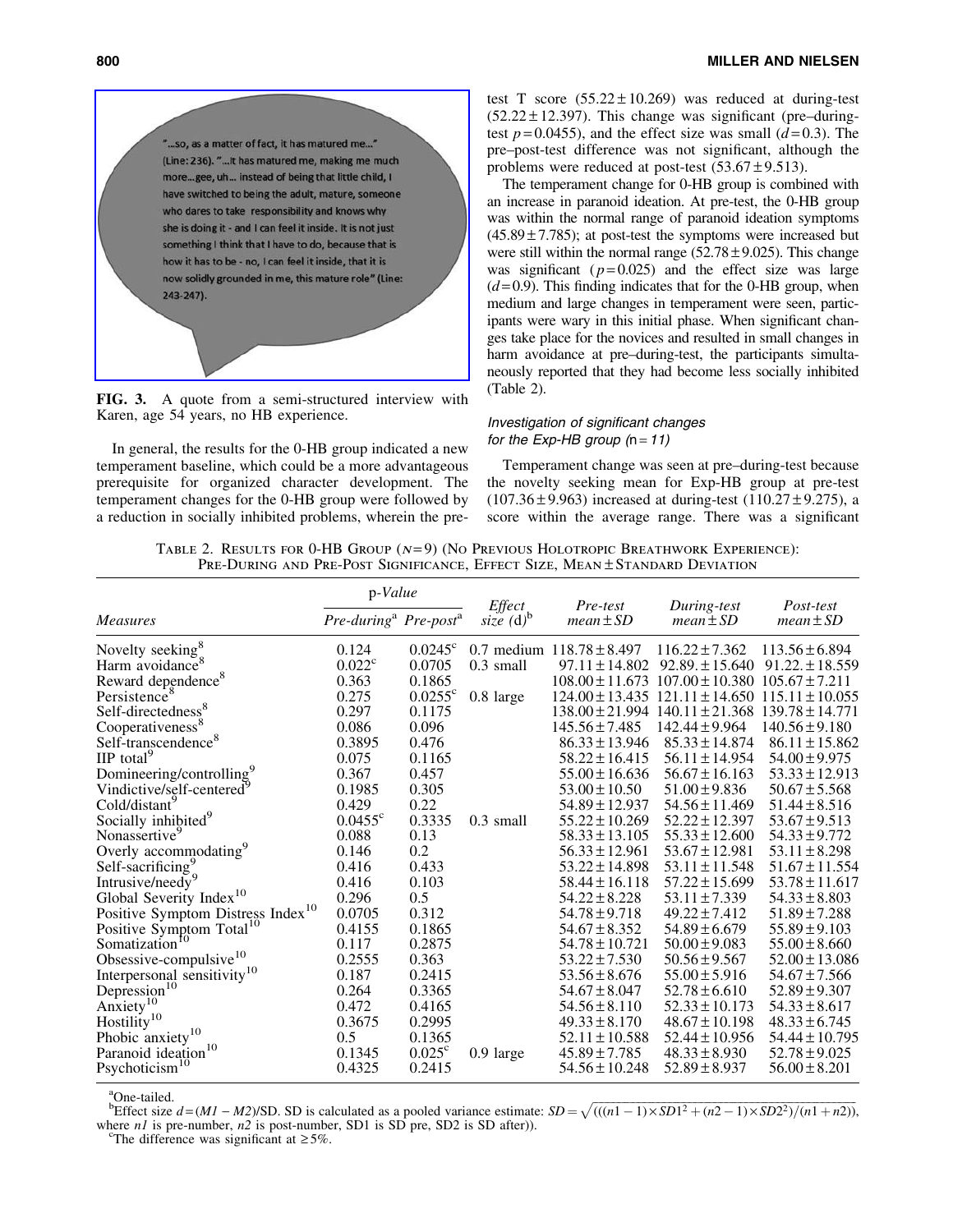change in temperament at pre–during-test ( $p = 0.026$ ), and the effect size was small  $(d=0.3)$ , but at post-test  $(110.09 \pm 8.631)$ , the change was not significant.

The persistence mean for the Exp-HB group decreased from pre-test  $(106.09 \pm 15.443)$  to during-test  $(102.82 \pm 17.685)$ . This temperament change was significant at pre–during-test  $(p=0.0495)$ , and the effect size was small  $(d=0.2)$ . There was no significant change at pre–post-test. The mean returned to pre-test level at post-test  $(106.55 \pm 19.972)$ .

When temperament changes occurred for the Exp-HB group, there was a simultaneous increase in the mean paranoid ideation at pre–during-test. The pre-test mean  $(48.73 \pm 9.870)$  was increased at during-test but was still within the normal range  $(51.82 \pm 12.416)$ ; this was not a significant change but was close to significant.

The novelty seeking temperament changes for the Exp-HB group were not significant at pre–post-test, and the mean paranoid ideation decreased simultaneously at post-test  $(50.55 \pm 7.062)$ ; however, there was no significant change at pre–post-test.

The results for the 0-HB group and the Exp-HB group indicated that as long as small, medium, and large temperament changes took place at pre–post-test, the novices experienced a new automatic emotional response. This seemed to make them more wary. The results indicated that with more HB experience the temperament change settled and the wary phase waned because there was no significant change in temperament at pre–post-test and no significant changes in paranoid ideation at pre–post-test for the Exp-HB group.

#### Further investigation of significant changes for the  $Exp-HB$  group  $(n = 11)$

The Exp-HB group had no significant temperament changes at pre–post-test. Instead, the participants underwent positive character changes; the mean self transcendence score increased from pre-test  $(82.36 \pm 16.114)$  to post-test  $(86.91 \pm 16.730)$ , and this change was significant at pre– post-test ( $p=0.0225$ ), with a small effect size ( $d=0.3$ ).

The cooperativeness mean at pre-test  $(141.64 \pm 17.426)$  for the Exp-HB group also increased at post-test  $(145.55 \pm 14.754)$ , but this change was only close to significant ( $p=0.0625$ ) (Fig. 4).

These results indicate higher self-awareness in both object-object relations and subject-object relations and are supported by a reduction in the Exp-HB groups domineering/controlling problems from pre-test  $(55.27 \pm 17.872)$  to post-test (49.82 $\pm$ 12.082), at which point the problems were absent. This change in domineering/controlling was significant at pre–post-test  $(p=0.045)$ , and the effect size was small  $(d=0.4)$ .

The positive change in self-awareness was also supported by the reduction in the Exp-HB group's, overly accommodating problems. The mean at pre-test  $(55.73 \pm 12.370)$  was reduced at post-test  $(50.27 \pm 7.511)$ , which was significant at pre–post-test ( $p = 0.0135$ ), with a medium effect size ( $d = 0.6$ ).

In addition, intrusive/needy problems decreased for the Exp-HB group, as can be seen from pre-test  $(56.27 \pm 11.288)$ to post-test  $(52.09 \pm 9.864)$ . This reduction in intrusive/ needy problems was a positive, significant change in the Exp-HB group at pre–post-test ( $p = 0.0055$ ), and the effect size was small  $(d=0.4)$ .



FIG. 4. A quote from the semi-structured interview with Jane, age 56 years, addicted to drugs for 40 years and clean for the past 2.5. She had completed 10 HB sessions.

In addition, the Exp-HB group had experienced a reduction in interpersonal sensitivity symptoms from pre-test  $(57.82 \pm 9.443)$  to a more advantageous mean at post-test  $(53.91 \pm 10.492)$ . The change was significant at pre-post  $(p=0.023)$ , with a small effect size  $(d=0.4)$ .

Further symptom reduction supported a higher selfawareness for the Exp-HB group. The hostility pre-test mean  $(51.45 \pm 12.234)$  also became a positive mean at posttest  $(46.27 \pm 10.743)$ , and this was a significant change at pre–post-test  $(p=0.0155)$ , with a medium effect size  $(d=0.5)$  (Table 3).

# **Discussion**

For the All-HB group  $(n=20)$ , significant temperament changes were seen for persistence. This indicates a movement toward a temperament that, according to Cloninger, $\frac{7}{1}$  is connected to a lower risk of obsessional tendencies, which can make it easier to handle contingency events. The All-HB group experienced a significant reduction in interpersonal problems and IIP total score, which indicates that participants became more sociable and experienced less interpersonal mental distress in general.

The study results show that the self-awareness process for the nine novices primarily led to significant positive medium and large changes in temperament at pre-post.

The results for the more HB-experienced group primarily show character changes because there were positive significant changes at pre–post-test on the character scale self-transcendence. The positive self-awareness changes were supported by a significant reduction in interpersonal problems, such as domineering/controlling, overly accommodating, intrusive needy, interpersonal sensitivity, and hostility symptoms.

This finding suggests that novices with high temperament scores may be prepared to undergo major positive changes in their automatic emotional responses when they start practicing HB. The results indicate that the self-awareness process, with more HB experience, continues in a positive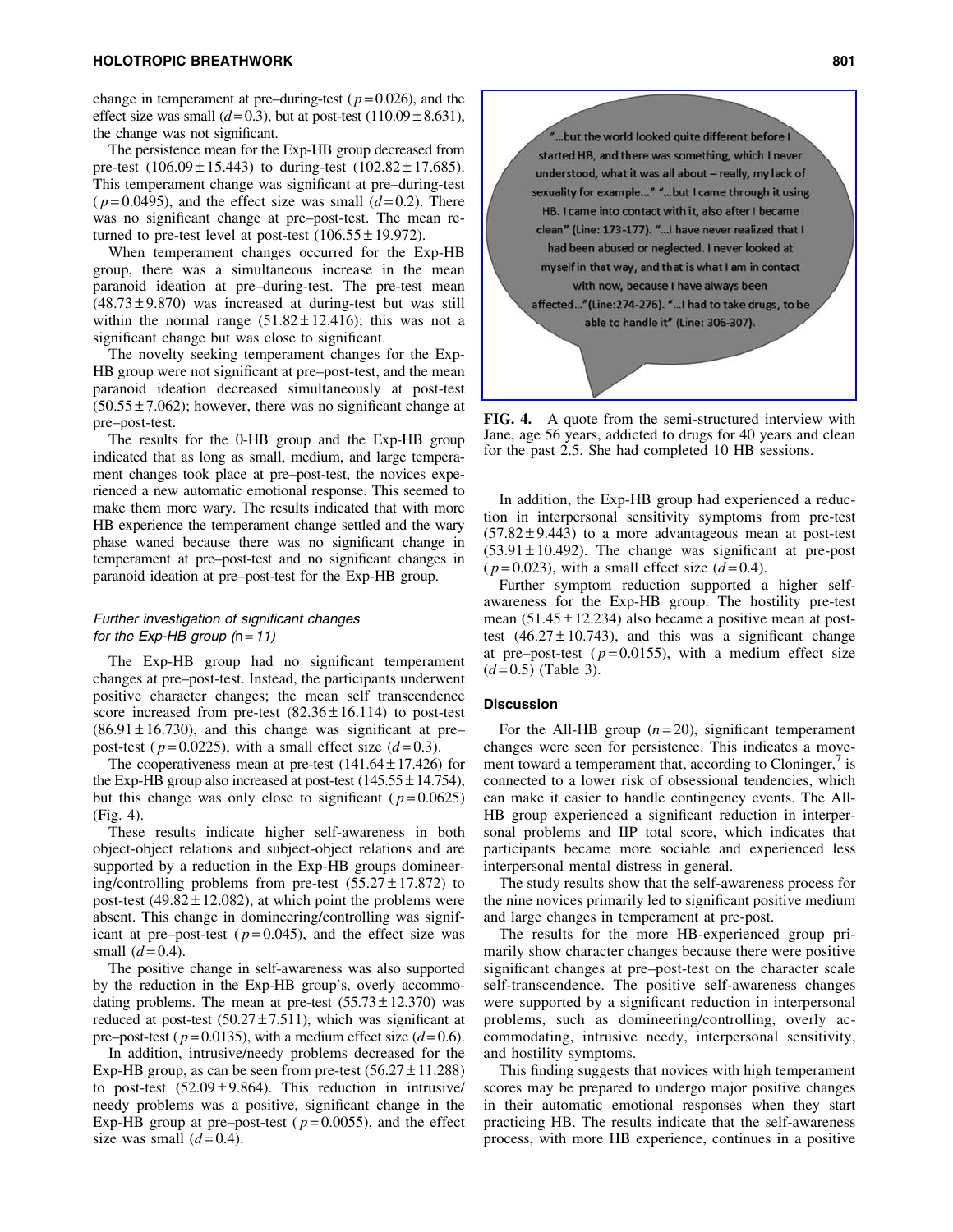|                                                                              | p-Value                                       |                       | Effect              | Pre-test            | During                                                      | Post-test           |
|------------------------------------------------------------------------------|-----------------------------------------------|-----------------------|---------------------|---------------------|-------------------------------------------------------------|---------------------|
| Measures (Reference)                                                         | Pre-during <sup>a</sup> Pre-post <sup>a</sup> |                       | $size(d)^b$         | $mean \pm SD$       | $mean \pm SD$                                               | $mean \pm SD$       |
| Novelty seeking $\frac{8}{9}$                                                | 0.026 <sup>c</sup>                            | 0.11                  | $0.3$ small         | $107.36 \pm 9.963$  | $110.27 \pm 9.275$                                          | $110.09 \pm 8.631$  |
| Harm avoidance <sup>8</sup>                                                  | 0.062                                         | 0.3445                |                     |                     | $96.91 \pm 18.587$ $100.45 \pm 16.422$                      | $98.45 \pm 16.884$  |
| Reward dependence <sup>8</sup><br>Persistence <sup>8</sup>                   | 0.152                                         | 0.4795                |                     |                     | $104.36 \pm 11.604$ $106.55 \pm 13.095$ $104.45 \pm 10.615$ |                     |
| Persistence                                                                  | $0.0495^{\circ}$                              | 0.4295                | $0.2 \text{ small}$ | $106.09 + 15.443$   | $102.82 \pm 17.685$                                         | $106.55 \pm 19.972$ |
| Self-directedness <sup>8</sup>                                               | 0.439                                         | 0.4795                |                     | $140.45 \pm 23.394$ | $139.27 \pm 23.130$                                         | $139.45 \pm 22.629$ |
| Cooperativeness <sup>8</sup>                                                 | 0.0915                                        | 0.0625                |                     |                     | $141.64 \pm 17.426$ $139.91 \pm 16.961$ $145.55 \pm 14.754$ |                     |
| Self-transcendence <sup>8</sup>                                              | 0.1635                                        | $0.0225$ <sup>c</sup> | $0.3 \text{ small}$ | $82.36 \pm 16.114$  | $79.55 \pm 17.546$                                          | $86.91 \pm 16.730$  |
| IIP total $9$                                                                | 0.453                                         | 0.0765                |                     | $59.73 \pm 18.478$  | $58.91 \pm 16.245$                                          | $55.45 \pm 14.556$  |
| Domineering/controlling <sup>9</sup>                                         | 0.3675                                        | $0.045^{\circ}$       | $0.4 \text{ small}$ | $55.27 \pm 17.872$  | $54.73 \pm 13.312$                                          | $49.82 \pm 12.082$  |
| Vindictive/self-centered <sup>9</sup>                                        | 0.428                                         | 0.0765                |                     | $57.36 \pm 16.176$  | $57.09 \pm 14.342$                                          | $52.18 \pm 11.548$  |
| Cold/distant <sup>9</sup>                                                    | 0.36                                          | 0.1405                |                     | $65.18 \pm 20.571$  | $64.09 \pm 19.191$                                          | $60.64 \pm 16.567$  |
| Socially inhibited <sup>9</sup>                                              | 0.3215                                        | 0.4795                |                     | $57.00 \pm 13.864$  | $56.64 \pm 13.193$                                          | $57.27 \pm 12.705$  |
| Nonassertive <sup>9</sup>                                                    | 0.312                                         | 0.383                 |                     | $56.82 \pm 14.483$  | $57.73 \pm 11.252$                                          | $57.27 \pm 9.758$   |
| Overly accommodating <sup>9</sup>                                            | 0.4795                                        | $0.0135^{\circ}$      | $0.6$ medium        | $55.73 \pm 12.370$  | $55.91 \pm 12.708$                                          | $50.27 \pm 7.511$   |
| Self-sacrificing <sup>9</sup>                                                | 0.155                                         | 0.106                 |                     | $51.91 \pm 11.353$  | $50.27 \pm 9.318$                                           | $49.55 \pm 11.475$  |
| Intrusive/needy <sup>9</sup>                                                 | 0.2065                                        | $0.0055^{\circ}$      | $0.4 \text{ small}$ | $56.27 \pm 11.288$  | $53.64 \pm 11.057$                                          | $52.09 \pm 9.864$   |
| Global Severity Index <sup>10</sup>                                          | 0.2805                                        | 0.224                 |                     | $57.00 \pm 8.764$   | $57.73 \pm 10.790$                                          | $55.64 \pm 8.500$   |
| Positive Symptom Distress Index <sup>10</sup>                                | 0.406                                         | 0.2705                |                     | $56.55 \pm 10.231$  | $57.00 \pm 10.602$                                          | $55.00 \pm 10.890$  |
| Positive Symptom Total <sup>10</sup>                                         | 0.2865                                        | 0.224                 |                     | $56.82 \pm 8.436$   | $57.64 \pm 9.760$                                           | $55.55 \pm 7.188$   |
| Somatization <sup>10</sup>                                                   | 0.193                                         | 0.2115                |                     | $52.27 \pm 12.289$  | $54.00 \pm 13.784$                                          | $52.27 \pm 8.568$   |
| Obsessive-compulsive <sup>10</sup>                                           | 0.4595                                        | 0.1525                |                     | $56.00 \pm 9.209$   | $56.55 \pm 10.634$                                          | $53.55 \pm 9.147$   |
| Interpersonal sensitivity <sup>10</sup>                                      | 0.3225                                        | $0.023^{\circ}$       | $0.4 \text{ small}$ | $57.82 \pm 9.443$   | $57.82 \pm 11.250$                                          | $53.91 \pm 10.492$  |
| Depression <sup>10</sup><br>Anxiety <sup>10</sup><br>Hostility <sup>10</sup> | 0.4645                                        | 0.3605                |                     | $59.00 \pm 8.556$   | $57.82 \pm 12.270$                                          | $58.27 \pm 8.867$   |
|                                                                              | 0.4795                                        | 0.305                 |                     | $55.45 \pm 9.832$   | $55.36 \pm 8.947$                                           | $55.27 \pm 7.964$   |
|                                                                              | 0.3115                                        | $0.0155^{\circ}$      | $0.5$ medium        | $51.45 \pm 12.234$  | $50.82 \pm 12.600$                                          | $46.27 \pm 10.743$  |
| Phobic anxiety <sup>10</sup>                                                 | 0.246                                         | 0.084                 |                     | $56.55 \pm 11.631$  | $57.18 \pm 12.774$                                          | $53.27 \pm 12.067$  |
| Paranoid ideation <sup>10</sup>                                              | 0.051                                         | 0.1865                |                     | $48.73 \pm 9.870$   | $51.82 \pm 12.416$                                          | $50.55 \pm 7.062$   |
| Psychoticism <sup>10</sup>                                                   | 0.1725                                        | 0.337                 |                     | $55.00 \pm 13.631$  | $58.27 \pm 13.267$                                          | $56.36 \pm 10.347$  |

TABLE 3. RESULTS FOR THE EXPERIENCED HOLOTROPIC BREATHWORK GROUP  $(N=11)$ : PRE-DURING AND PRE-POST SIGNIFICANCE, EFFECT SIZE, MEAN ± STANDARD DEVIATION

<sup>a</sup>One-tailed.

one-tatied.<br><sup>b</sup> Effect size  $d = (M1 - M2)/SD$ . SD is calculated as a pooled variance estimate:  $SD = \sqrt{((n1 - 1) \times SD1^2 + (n2 - 1) \times SD2^2)/(n1 + n2)})}$ , where  $n1$  is pre-number,  $n2$  is post-number, *SD1* is SD pre, *SD2* is SD after.

The difference was significant at minimum  $5\%$ .

direction toward a significant positive character development and higher self-awareness, as measured with the selftranscendence scale. According to Cloninger,<sup>7</sup> an increase in self-transcendence indicates that people become more sensible, idealistic, transpersonal, faithful, flexible, self-forgetful, and creative with a higher spiritual awareness. The increase in self-transcendence indicates that participants have become more wise and patient and that they experience more equanimity. It also reflects that participants find it easier to let go of conflicts and struggles about control and being controlled.

HB can induce profound positive temperament changes, which may call for a redefinition of character and the way one directs one's intentions. In this phase, where temperament changes take place, it may cause participants to become more wary because their automatic reactions are new. For the novices, this indicates profound beneficial changes in temperament as they move from a high score on novelty seeking and persistence to an average score, which can decrease the risk of immaturity. An average temperament score is, according to Cloninger, $\frac{7}{2}$  connected to a lower risk of immaturity. Cloninger describes temperament as developmentally stable with increasing age, pharmacotherapy, and psychotherapy,<sup>7</sup> which makes these results remarkable.

The study is based on typical conditions for HB practice. However, the study has several limitations. The sample size was small; with regard to the multiple comparisons of the 0- HB and Exp-HB groups, this is especially a limitation. The participants were volunteers who already had an interest in HB. The volunteers might have had significantly different characteristics than the norm.<sup>6</sup> Moreover, the study's participants were not randomly selected, and the study results cannot be generalized to a larger population because there is a bias compared to the composition of the general population. The external validity is low because the sample is not representative; thus, according to  $\text{Yin}$ , it is only appropriate to use the findings to make analytical generalizations. Several validated questionnaires sources were used to raise the construct validity, and they were handled reliably using case study protocol and databases. With regard to the statistical procedure for the present sample, the internal validity is high.

The theoretical conclusion is that HB can induce significantly large beneficial temperament changes, which was the case for the group of novices with high persistence temperament scores. For the novice group, HB significantly reduced high temperament score on novelty seeking, which is connected to a lower risk of immaturity. The biggest temperament changes can simultaneously be followed by a significantly more wary phase because the participant's automatic response is new.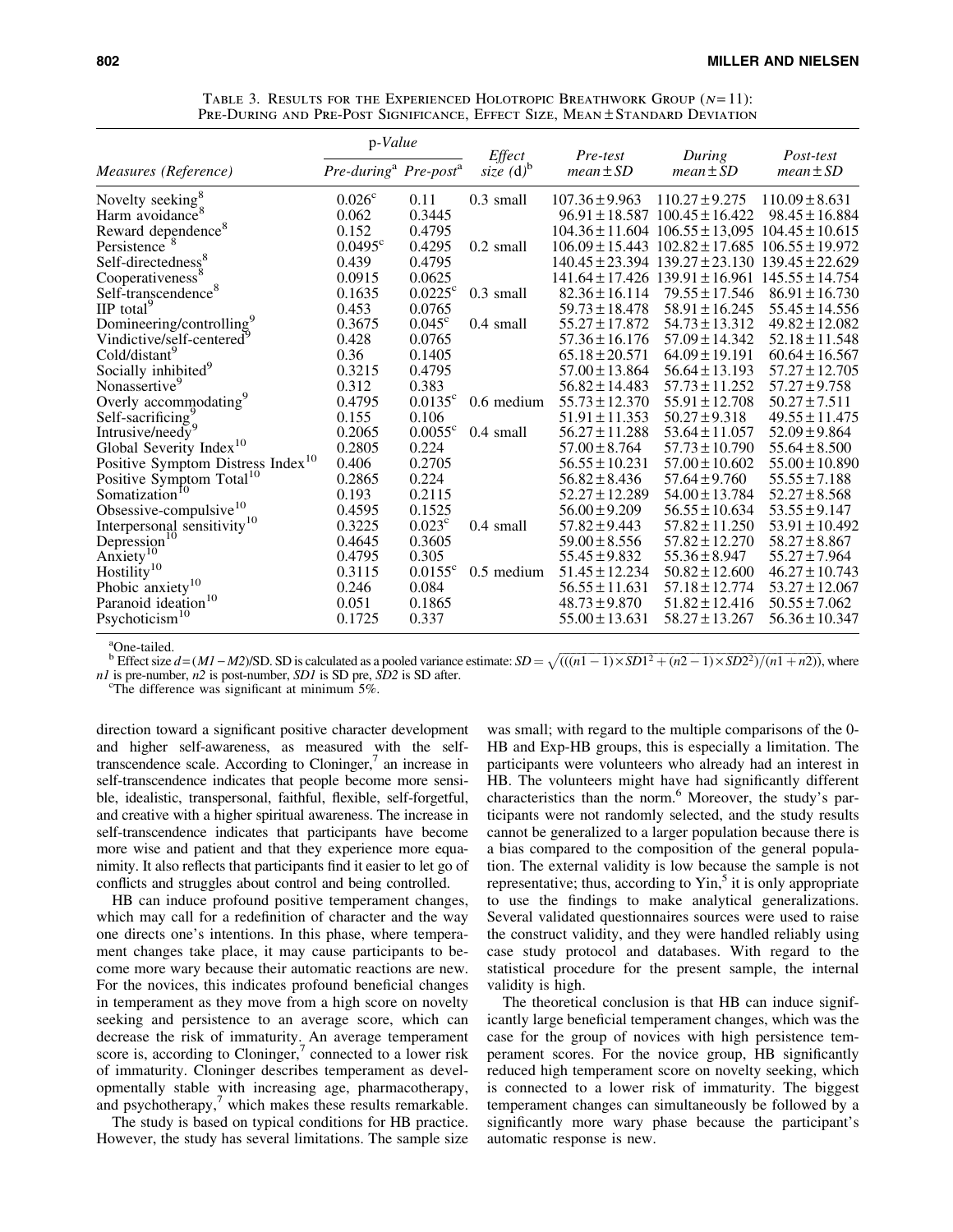## HOLOTROPIC BREATHWORK 803

For the group with more HB experience, a significant increase in self-transcendence score was found, which indicates a higher self-awareness. For the experienced group, this is supported by a significant reduction in overly accommodating, intrusive/needy, domineering/controlling problems, and hostility and interpersonal sensitivity symptoms.

The four HB sessions significantly reduced the whole group's  $(n=20)$  scores with regard to persistence, hostility, and interpersonal problems, including overly accommodating problems and intrusive/needy problems. The temperament change was followed by a wary phase. HB practice can provide a more organized character development measured as progression in the development of self-awareness.

# Acknowledgments

The authors are grateful to Christina and Stanislav Grof, who developed HB, and to HB facilitators Jorgen Fjord Christensen, MD, Susan Kirsten Brunsgaard, and Thomas Korsgaard Kristensen, who made this project possible by providing the free HB sessions they offered from 2009 to 2013. The authors are particularly grateful to the 20 participants who made this article possible and would like to thank the members of the Danish HB Association (Holotropiforeningen) for the debate and encouragement. An international research study on a larger scale is desirable to confirm or refute this pilot study. This would be feasible thanks to Cloninger, Horowitz, and Derogatis, who have made the TCI-R, IIP, and SCL-90-R instruments available in several countries.

# Author Disclosure Statement

No competing financial interests exist.

# **References**

- 1. Grof S. The Adventure of Self-Discovery. Albany, NY: State University of New York Press, 1988.
- 2. Grof S. Psychology of the Future: Lessons from Modern Consciousness Research. Albany, NY: State University of New York Press, 2000.
- 3. Rhinewine JP, Williams O. Holotropic Breathwork: the potential role of a prolonged, voluntary hyperventilation procedure as an adjunct to psychotherapy. [J Altern Com](https://www.liebertpub.com/action/showLinks?system=10.1089%2Facm.2006.6203&citationId=p_29)[plement Med](https://www.liebertpub.com/action/showLinks?system=10.1089%2Facm.2006.6203&citationId=p_29) 2007;13:771–776.
- 4. Holmes SW, Morris R, Clance PR, Putney, RT. Holotropic breathwork: An experiential approach to psychotherapy. [Psychother Theor Res Pract Train](https://www.liebertpub.com/action/showLinks?crossref=10.1037%2F0033-3204.33.1.114&citationId=p_30) 1996;33:114–120.
- 5. Yin RK. Case Study Research: Design and Methods. 2nd ed. London: SAGE Publications Inc., 2003.
- 6. Coolican H. Research Methods and Statistics in Psychology. 4th ed. London: Routledge, 2004.
- 7. Cloninger CR. Feeling Good: The Science of Well-Being. Oxford: Oxford University Press, 2004.
- 8. Kristensen AS. Tridimensional Personality Questionnaire (TPQ), Temperament and Character Inventory (TCI og TCI-R). In: Elsass P, Ivanouw J, Mortensen EL, Poulsen S, Rosenbaum B, eds. Assessmentmetoder. Copenhagen, Denmark: Dansk Psykologisk Forlag, 2006: 329–351.
- 9. Horowitz LM. IIP: Inventory of Interpersonal Problems. Copenhagen, Denmark: Dansk Psykologisk Forlag, 2008.
- 10. Derogatis LR. SCL-90-R, Symptom Checklist-90-R, Danish translation. Bloomington, MN: NCS Pearson, Inc, 2009.
- 11. Cohen JA. [Power Primer. Psychol Bull](https://www.liebertpub.com/action/showLinks?pmid=19565683&crossref=10.1037%2F%2F0033-2909.112.1.155&citationId=p_37) 1992;112: 155–159.
- 12. Cloninger RC, Przybeck RR, Svrakic DM, Wetzel RD. The Temperament and Character Inventory (TCI): A Guide to Its Development and Use. St. Louis, MO: Washington University School of Medicine Center for Psychobiology of Personality, 1994.

Address correspondence to: *Laila Nielsen, Cand.psych. Psykolog Praksis Todbølvej 4 7752 Snedsted, Thy Denmark*

*E-mail:* lailanielsen@mail.dk